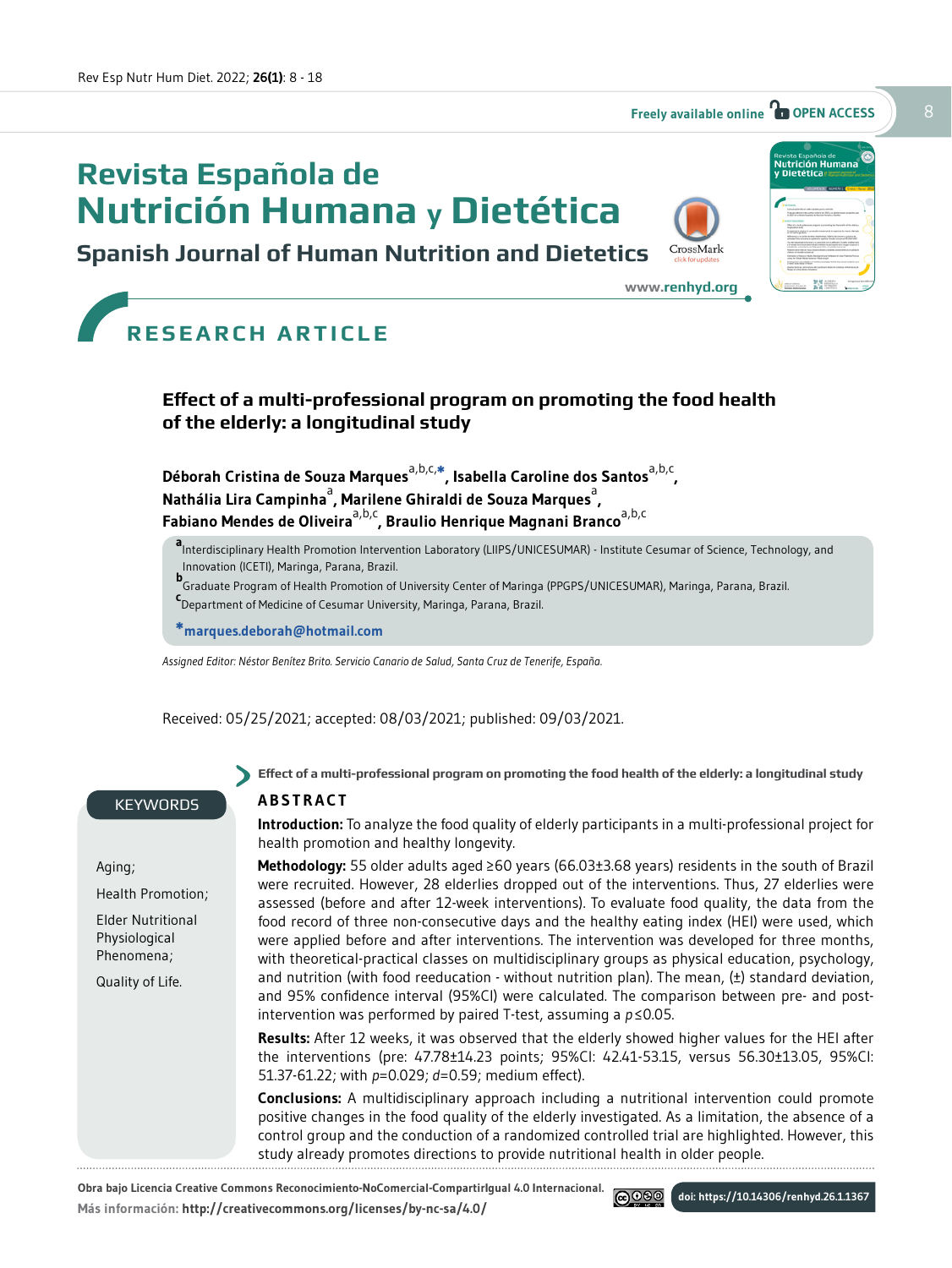PALABRAS CLAVE

Envejecimiento; Promoción de la

Calidad de Vida.

Salud; Fenómenos Fisiológicos Nutricionales del Anciano;

Effect of a multi-professional program on promoting the food health of the elderly: a longitudinal study 9

**Efecto de un programa multiprofesional en la promoción de la salud alimentaria de las personas mayores: un estudio longitudinal** 

#### **RESUMEN**

**Introducción:** Analizar la calidad alimentaria de los adultos mayores participantes en un proyecto multiprofesional de promoción de la salud y longevidad saludable.

**Metodología:** Se reclutaron 55 adultos mayores de ≥60 años (66,03±3,68 años) residentes en el sur de Brasil. Sin embargo, 28 ancianos abandonaron las intervenciones. Así, se evaluaron 27 ancianos (antes y después de las intervenciones de 12 semanas). Para evaluar la calidad de los alimentos se utilizaron los datos del registro alimentario de tres días no consecutivos y el índice de alimentación saludable (IES), que se aplicaron antes y después de las intervenciones. La intervención se desarrolló durante tres meses, con clases teórico-prácticas en grupos multidisciplinares como educación física, psicología y nutrición (con reeducación alimentaria - sin plan de nutrición). Se calcularon la media, la desviación estándar  $(\pm)$  y el intervalo de confianza del 95% (IC del 95%). La comparación entre pre y postintervención se realizó mediante la prueba T pareada, asumiendo una *p* ≤0,05.

**Resultados:** Después de 12 semanas, se observó que los ancianos mostraron valores más altos para la IES después de las intervenciones (pre: 47,78±14,23 puntos; IC95%: 42,41-53,15, versus 56,30±13,05, IC95%: 51,37-61,22; con *p*=0,029; *d*=0,59; efecto medio).

**Conclusiones:** Un enfoque multidisciplinario que incluya una intervención nutricional podría promover cambios positivos en la calidad alimentaria de los ancianos investigados. Como limitación se destaca la ausencia de un grupo control y la realización de un ensayo controlado aleatorizado. Sin embargo, este estudio ya promueve direcciones para brindar salud nutricional a las personas mayores.

## **K E Y MESSAGES**

- **1.** A multidisciplinary with nutrition, psychology, pharmacy and physical therapy approach could promote positive changes in the food quality in elderly people.
- **2.** In this study, we observed positive changes pre-post intervention in the dietary pattern (Healthy Eating Index), vegetables consumption, meat and eggs, but it is not observed in other food groups.

**3.** Further research from randomize clinical trial is required to confirm these findings.

## **CITATION**

**de Souza Marques DC, dos Santos IC, Lira Campinha N, de Souza Marques MG, Mednes de Oliveira F, Magnani Branco BH. Effect of a multi-professional program on promoting the food health of the elderly: a longitudinal study. Rev Esp Nutr Hum Diet. 2022; 26(1): 8-18. doi: https://10.14306/renhyd.26.1.1367**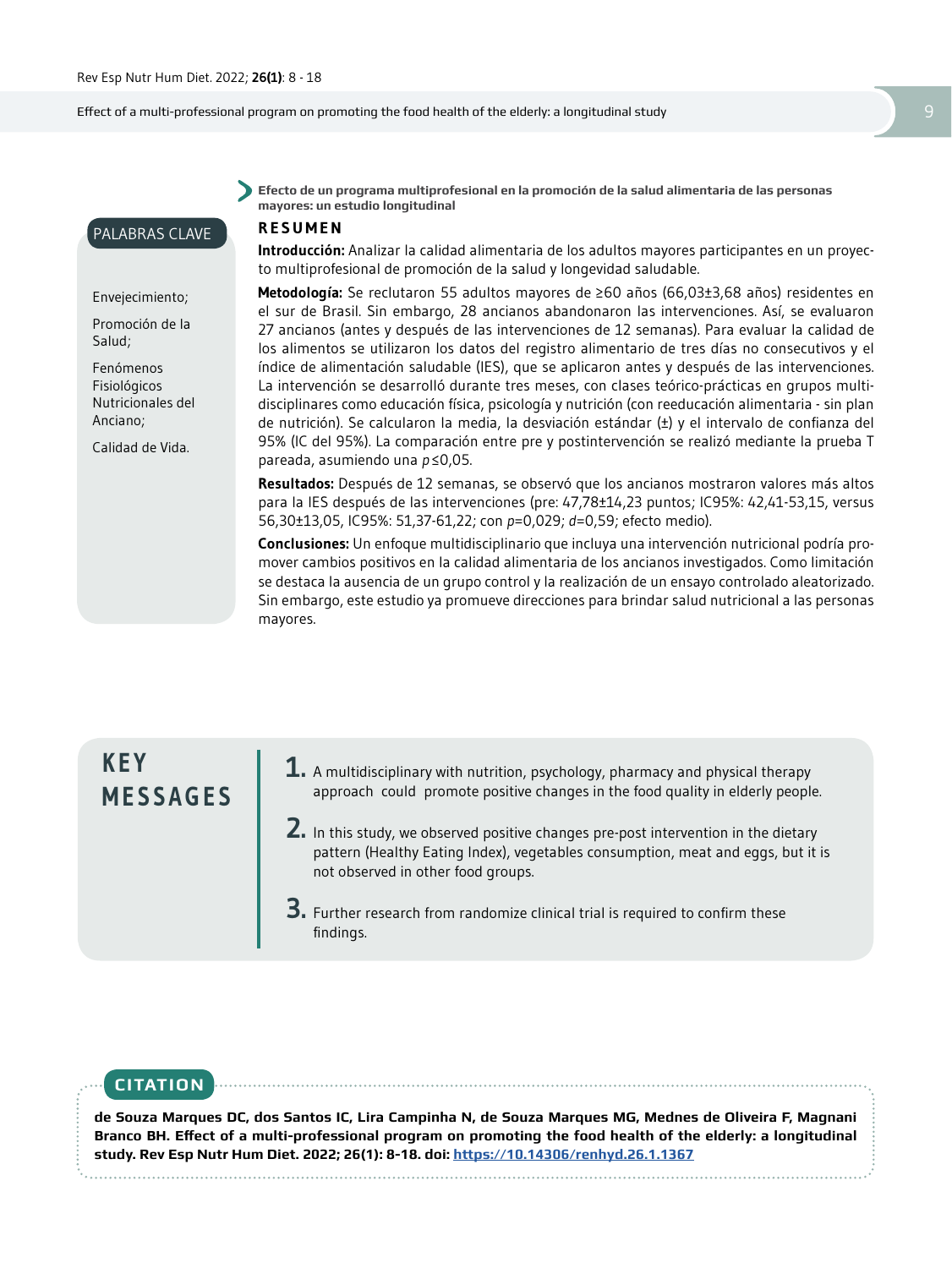Effect of a multi-professional program on promoting the food health of the elderly: a longitudinal study 10

## **INTRODUCTION**

Aging is the natural way of life that promotes physical, psychological, and social changes in a specific way for each human being<sup>1</sup>. Over the years, the increase in life expectancy has led to demographic changes<sup>2</sup>. It is estimated that in 2030 more than 18.6% of the population reach old age, and in 2060, approximately 33.7%2 . It is essential to highlight that this demographic transition has rapidly increased, requiring an adequate response from health professionals to implement public policies fundamental to healthy longevity<sup>3</sup>. To this end, actions involving healthy eating and regular physical activity practices are essential for healthy, active, and independent aging<sup>4</sup>. .

The World Health Organization (WHO) considers active aging a strategy to promote a better quality of life for physical, mental, and social well-being as people age<sup>5</sup>. Aging promotes the decline of the ability to perform routine activities, causing an increase in the risk of diseases, especially chronic non-communicable6, such as cardiovascular diseases, systemic arterial hypertension, type 2 diabetes mellitus, some types of cancer, chronic obstructive pulmonary disease, osteomyoarticular diseases (including arthritis and osteoporosis) and mental illnesses (such as dementia and depression)<sup>7</sup>. .

The chronic non-communicable can be avoided or postponed with an active and healthy lifestyle since factors such as smoking, lack of physical activity, and inadequate diet contribute to the increase of these diseases that impact the modern human being<sup>6</sup>. Due to increasing industrialization, traditional dietary patterns are weakening based on natural foods, evidencing the increase in ready-to-consume food products due to practicality and accessibility reduction of preparation time8. This scenario is worrisome, especially in aging, due to malnutrition and obesity, which are highly prevalent in this age group<sup>9</sup>. Thus, it is essential to highlight that socioeconomic conditions may be determinant for nutritional status, as they often hinder access to healthy eating $10$ .

It is vital to train and involve health professionals to plan and implement health promotion activities to consider the multidisciplinary aspects of the complexity of these issues and articulate the various sectors involved $11$ . Such interventions can count on physicians, biomedical professionals, physical education professionals, physiotherapists, psychologists, and nutritionists. Thus, together with the change of behavior and new healthy habits, it is possible to work within the multi-professional scenario via the non-pharmacological

treatment of obesity and chronic non-communicable diseases, aiming to improve the health and quality of life<sup>4</sup>. Thus, the National Health Policy for the Elderly (PNSPI) guideline encourages active and healthy aging, stimulating intersectoral actions and critical and integrated health care, and actions to improve the quality of health care for the elderly<sup>12</sup>. Thus, according to the Brazilian Ministry of Health<sup>13</sup>, promoting healthy eating is fundamental for the elderly population. Given the above, the main objective of this study was to investigate the effects of a multi-professional health promotion intervention on the food quality of the elderly.

### **METHODOLOGY**

This study presents a longitudinal design. Through the dissemination of the project, with posters and pamphlets at basic health units, radio, and television programs divulgations, elderlies of both sexes were invited to participate in the study (≥60 years of age). The study was conducted in the second semester of 2019, and it was registered in a multi-professional extension project for Health Promotion in the south of Brazil. All samples were selected means by non-probabilistic recruitment. For this, (*n*=55) elderlies were recruited. However, (*n*=28) elderlies dropped out of the interventions. Thus, (*n*=27) elderlies was assessed (before and after 12-week interventions). Our primary outcome measure was defined by Healthy Eating Index (HEI), and the secondary outcome measure was the anthropometric parameters. Following previous studies with the same variables investigated (*n*=15), the elderly in pre- and postassessments needed to present an  $\alpha$ =0.05 and  $\beta$ =80%.

The food consumption and anthropometric parameters of the elderly were evaluated before and after the intervention. After the recruitment of the participants, an initial meeting was scheduled to explain the technical procedures of the research/extension project in the university. Participants who agreed to participate in the study were invited to sign the Informed Consent Form. The research project was approved by the Ethics and Local Research Committee, under the number opinion 3.373.307/2018. The resolution was followed in its entirety 466/2012 of the Ministry of Health. Our study followed the *Transparent Reporting of Evaluations with Non-randomized Designs* (TREND) statement<sup>14</sup>. The subsequent evaluations are detailed below.

Firstly, a medical clearance with a team composed of physicians and resident students was performed, aiming to evaluate the participants' health conditions and possible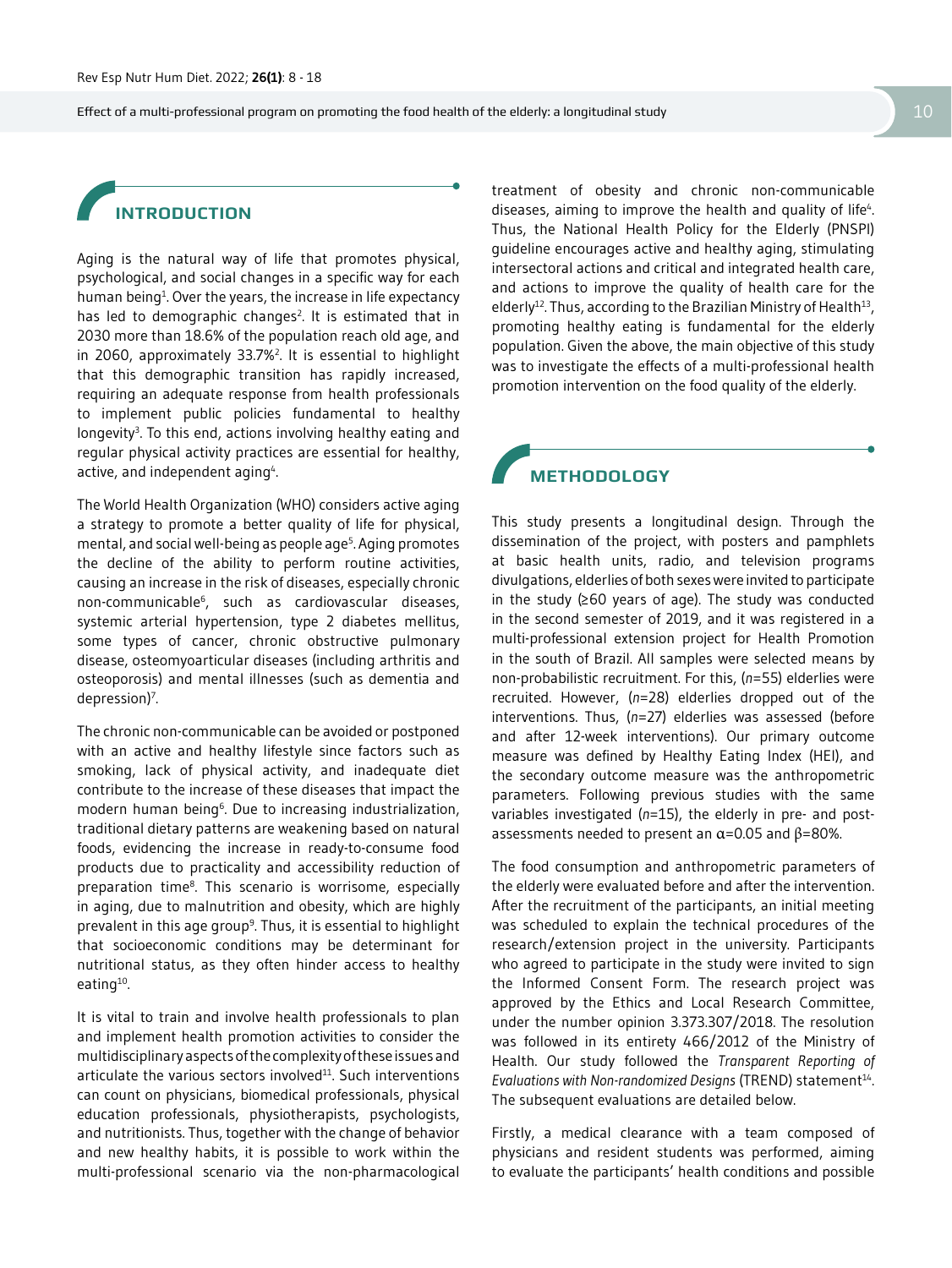impediments to the practice of physical activity. Because of this, as an inclusion criterion, the following were accepted: a) persons aged 60 or over; b) be available to participate in the 3x interventions a week; c) be able to perform physical activities. As an exclusion criterion, the following were not accepted: a) wheelchair users; b) individuals undergoing chemo and/or radiotherapeutic treatment; c) presence of pathologies limiting physical exercise, such as osteomyoarticular problems; d) not having signed the Informed Consent Form; e) not having time available to participate in the interventions. Figure 1 presents the flowchart of the study.

#### **Anthropometry**

In the Interdisciplinary Laboratory of Intervention in Health Promotion were conducted anthropometric measurements. Height was measured using a fixed stadiometer of the Sanny® brand (Standard model, São Paulo, Brazil), following the standardization proposed by Lohman, Roche, and Martorell<sup>15</sup>. Body weight was measured by a brand balance Welmy® (model W200a, São Paulo, Brazil) with an accuracy of 0.1 kg. Body mass index (BMI) was calculated using the formula: body weight in kilograms  $\div$  height<sup>2</sup> in meters. All measurements were performed by a single evaluator duly trained before and after the intervention. The results were classified according to the proposed cutoff points for the

elderly by the Pan American Health Organization<sup>16</sup>, which are: low weight (BMI: ≤23 kg/m²); adequate weight (BMI: 23 to 28 kg/m<sup>2</sup>); overweight (BMI: 28 to 30 kg/m<sup>2</sup>); and obesity (BMI: ≥30 kg/m²).

#### **Food record (R24h)**

A food record of 24 hours (R24h) was applied at the beginning and end of the interventions. Each older person was instructed to note down all their respective meals for three non-consecutive days, two days during the week, and one day at the weekend. The annotations should be filled out in detail, with all the food and proper quantities (via home measurements). To this end, support material was provided for the elderly. Also, at the time of annotation, participants were asked to fill in the fields: a) who was with the participant at the time of the meal; b) the place of consumption of the food; c) the time you woke up, and the participant slept; d) the mood and e) whether the participant was hungry or anxious. To correctly fill out the R24h, theoretical classes were held on the completion of the instrument and what the home measurements were.

All food records collected were calculated using Avanutri software (version 2004®, Avanutri Equipment of Evaluation Ltda, Três Rios, Rio de Janeiro, Brazil). Foods not available in the program were added later, as suggested by Malta, Papini,

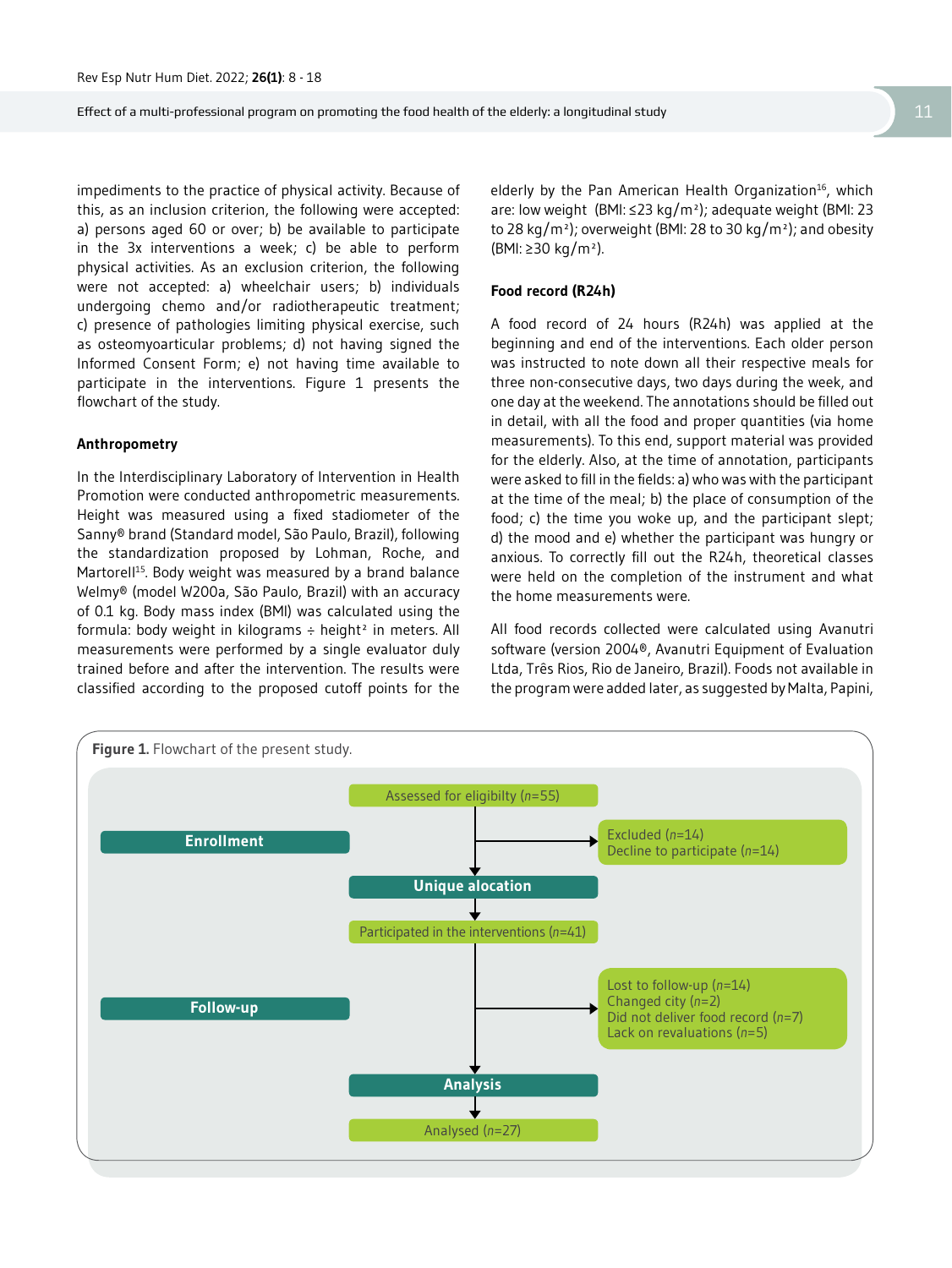Effect of a multi-professional program on promoting the food health of the elderly: a longitudinal study 12 12

and Corrente<sup>17</sup>. The R24h responses as total cholesterol intake, saturated fat, and total were subsequently tabulated in the Excel program (version 2013, Microsoft, The United States of America).

#### **Healthy Eating Index (HEI)**

To evaluate the quality of the diet, the Healthy Eating Index (HEI) for the Brazilian population by De Mota and collaborators<sup>18</sup>. The score was distributed in 12 components for its determination, being: the portion consumed of the eight food groups in the pyramid (cereals, bread, and tubers; vegetables; fruit; pulses; meat and eggs; milk and dairy products; oils and fats; sugars and sweets); total consumption of cholesterol; the percentages consumed of total fat and saturated fat; and the variety of the diet. The diet variety was evaluated based on R24h, and all foods consumed individually were analyzed. However, when the same food was prepared in different ways (cooked, roasted, or fried), it was computed only once.

The consumed portions of each food pyramid group were calculated separately for each of the three days of the R24h. So the portions were calculated using calories from each food group, divided the caloric value by the value equivalent to a portion of the food pyramid group, according to the classification proposed by Philippi and collaborators<sup>19</sup>, as shown in Table 1. With the results obtained, a database was prepared with the information of the 12 HEI components in Excel (Version 2013, Microsoft, United States of America), in which the results of the first recall were summed up those

**Table 1.** Energy value equivalent to a portion of the food groups of the Brazilian Food Pyramid.

| <b>Pyramid food groups</b>        | <b>Energy value (kcal)</b> |  |  |
|-----------------------------------|----------------------------|--|--|
| Cereals, bread, roots, and tubers | $150$ kcal                 |  |  |
| Vegetables                        | 15 kcal                    |  |  |
| Fruits                            | 70 kral                    |  |  |
| Pulses and oilseeds               | 55 kcal                    |  |  |
| Milk and dairy products           | $120$ kcal                 |  |  |
| Meat and eggs                     | 190 kcal                   |  |  |
| Sugar and sweets                  | $110$ kcal                 |  |  |
| Oils and fats                     | 73 kcal                    |  |  |

**Source:** Philippi *et al.* (1999). **Kcal:** Kilocalories.

obtained in the second and third for the calculation of the average (day  $1 + day 2 + day 3 \div 3$ ). From this, the average value between the components was calculated for the calculation of the HEI score. The values found were classified into maximum and minimum scores, according to Table 218. Intermediate scores were calculated proportionally. Table 1 shows energy value equivalent to a portion of the food groups of the Brazilian Food Pyramid, and Table 2 shows the score criteria of the Healthy Eating Index components.

The final score of the index was obtained by summing the score assigned to each of the HEI components (ranging from zero to 120 points). Thus, each recall was classified as "good quality" (above 100 points), "needing improvement" (71- 100 points), and "poor quality" (below 71 points)<sup>18</sup>.

#### **Multiprofessional Interventions**

The interventions were performed in the Interdisciplinary Laboratory of Intervention in Health Promotion three times a week, with the nutrition, psychology, pharmacy participation once a week (for 30 minutes each) before the physical exercises and physical therapy. The physical therapy carried out activities before the physical education twice a week (30 minutes each), although the physical education, three times a week (with a duration of 1 hour each). Additionally, all interventions were conducted by trained professionals with the assistance of master's degree students. The interventions were divided into two shifts (morning and afternoon), according to the availability of the participants.

**Nutritional interventions:** During the interventions, the nutrition team focused on food reeducation, aiming at changing eating habits through theoretical and practical classes. The interventions followed the recommendations of the Food Guide for the Brazilian Population<sup>20</sup>. The nutritional interventions followed the points: a) introduction to healthy eating: food builders, regulators, energy sources and food pyramid; b) amount of fat, sugar, and salt in foods; c) soluble and insoluble fibers; d) systemic arterial hypertension; e) type 2 diabetes mellitus; f) food processing: natural foods, minimally processed, processed and ultra-processed; g) pre- and post-physical activity feeding; h) how to read and interpret food labels; being the contents discussed for the 12 weeks of intervention. Besides that, other discussions were performed according to participant need.

**Psychology interventions:** The psychology team held group meetings. As a central issue, cognitive and behavioral strategies were followed to promote normalization of eating, self-monitoring of triggering factors of compulsions, and developing an exercise program to prevent compulsive eating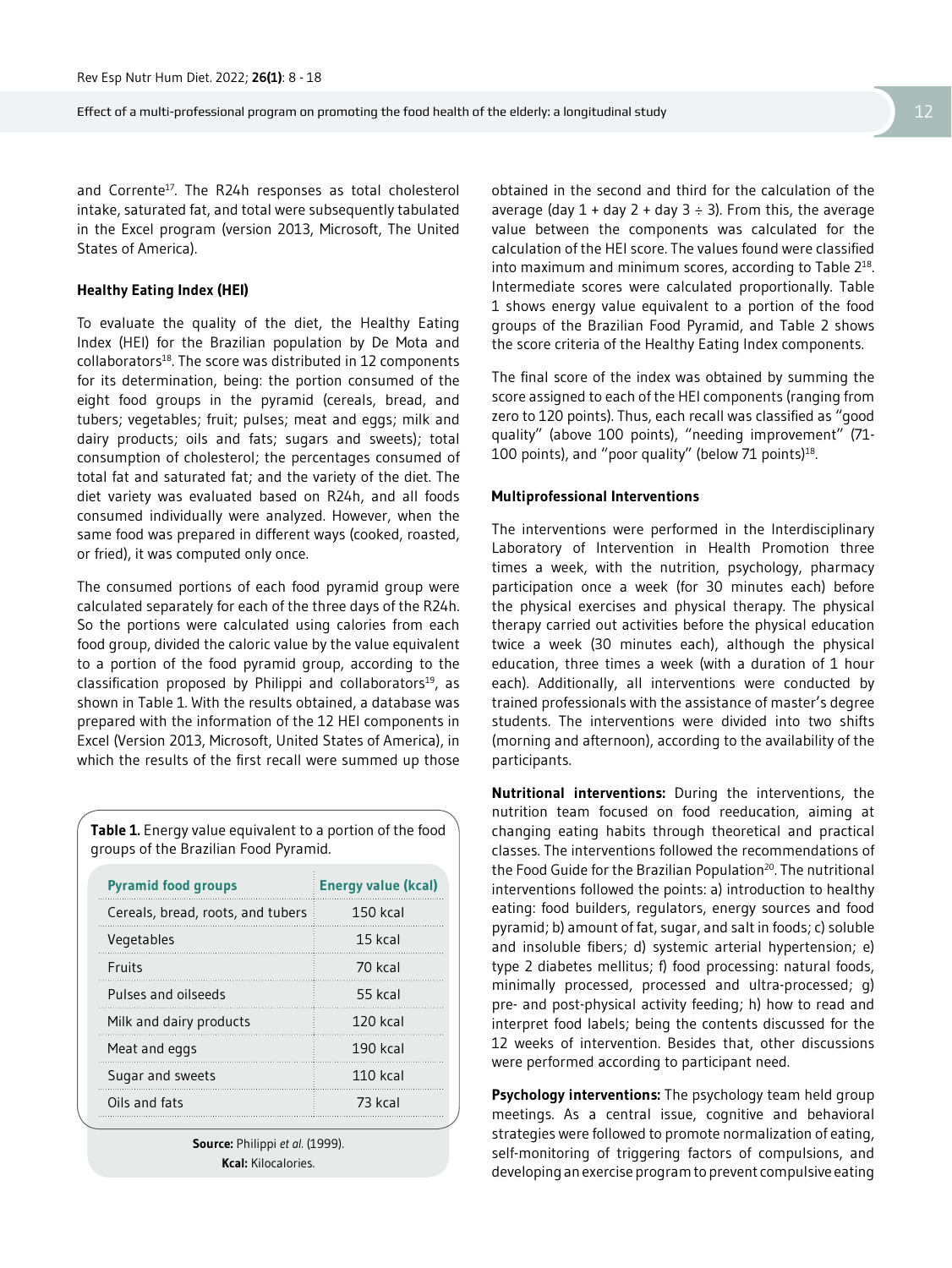Effect of a multi-professional program on promoting the food health of the elderly: a longitudinal study 13 and 13 and 13 and 13 and 13 and 13 and 13 and 13 and 13 and 13 and 13 and 13 and 13 and 13 and 13 and 13 and 13 an

| <b>Components of HEI</b> | A high score (10 points)     | <b>Minimum score (0 points)</b> |  |
|--------------------------|------------------------------|---------------------------------|--|
| Cereals                  | $5 - 9$ portions             | 0 portions                      |  |
| Vegetables               | $4 - 5$ portions             | 0 portions                      |  |
| <b>Fruits</b>            | $3 - 5$ portions             | 0 portions                      |  |
| Pulses                   | 1 portion                    | 0 portions                      |  |
| Milk and dairy products  | 3 portions                   | 0 portions                      |  |
| Meat and eggs            | $1 - 2$ portions             | 0 portions                      |  |
| Sugar and sweets         | $1 - 2$ portions             | > 2 portions                    |  |
| Oils and fats            | $1 - 2$ portions             | > 2 portions                    |  |
| Total fat (%)            | < 30                         | $\geq 45$                       |  |
| Saturated fat (%)        | < 10                         | >15                             |  |
| Dietary cholesterol (mg) | $\leq 300$                   | $\geq 450$                      |  |
| Diet variety             | $\geq$ 8 different items/day | $\leq$ 3 different items/day    |  |

**Source:** Mota *et al.* (2008).

episodes. The team of the pharmacy course contributed by teaching the elderly the best time to make use of medicines, store them properly, nutrient drug interaction, prevent selfmedication, and possible drug doubts.

**Physical therapy interventions and physical education:** The physiotherapy team developed proprioceptive exercises, diaphragmatic respiratory, balance, and core strengthening. The physical education team performed during the 12 weeks resistance training for the main muscle groups, focusing on improving functional capacity.

#### **Statistical Analysis**

Initially, the data were tabulated in the Excel program (Version 2013, Microsoft, United States of America). To test the normality of the data, the Shapiro-Wilk test was used. After this confirmation (p>0.05), the data were expressed by mean, (±) standard deviation, and confidence interval (CI95%). Thus, to compare the HEI and R24h at the preand post-intervention times, the paired T-test was used, assuming a significance level of 5%. Thus, to compare the HEI and R24h at the pre- and post-intervention times, the paired T-test was used, assuming a significance level of 5%. The effect size, based on Cohen's *d*, was calculated, following the classification: up to 0.20 (*small effect*), from 0.20 to 0.80 (*medium effect*), and above 0.80 (*large effect*) 21. All statistical analyses were performed in the SPSS (version 22.0, IBM, The United States of America).

## **RESULTS**

Twenty-seven individuals of both sexes were evaluated, with 66.03±3.68 years old. The general characteristics of the participants are presented in Table 3.

Among the twenty-seven older adults evaluated, 70.37% were female (*n*=19) and 29.63% were male (*n*=8). Significantly lower values for body weight were observed after the intervention period (*p*=0.03; *d*=-0.05; *small effect*). However, no significant differences were observed for BMI in the post-intervention period (p>0.05). The Figure 2 shows pre- and post-interventions values for HEI.

For the HEI, there was a significant increase in the score (pre-intervention: 47.78±14.23, 95%CI: 42.41-53.15; postintervention: 56.30±13.05, 95%CI: 51.37-61.22; *p*=0.03; *d*=0.60; *medium effect*) after the intervention period, demonstrating positive effects on the food quality of the elderly. Table 4 presents the results of the HEI components before and after the intervention.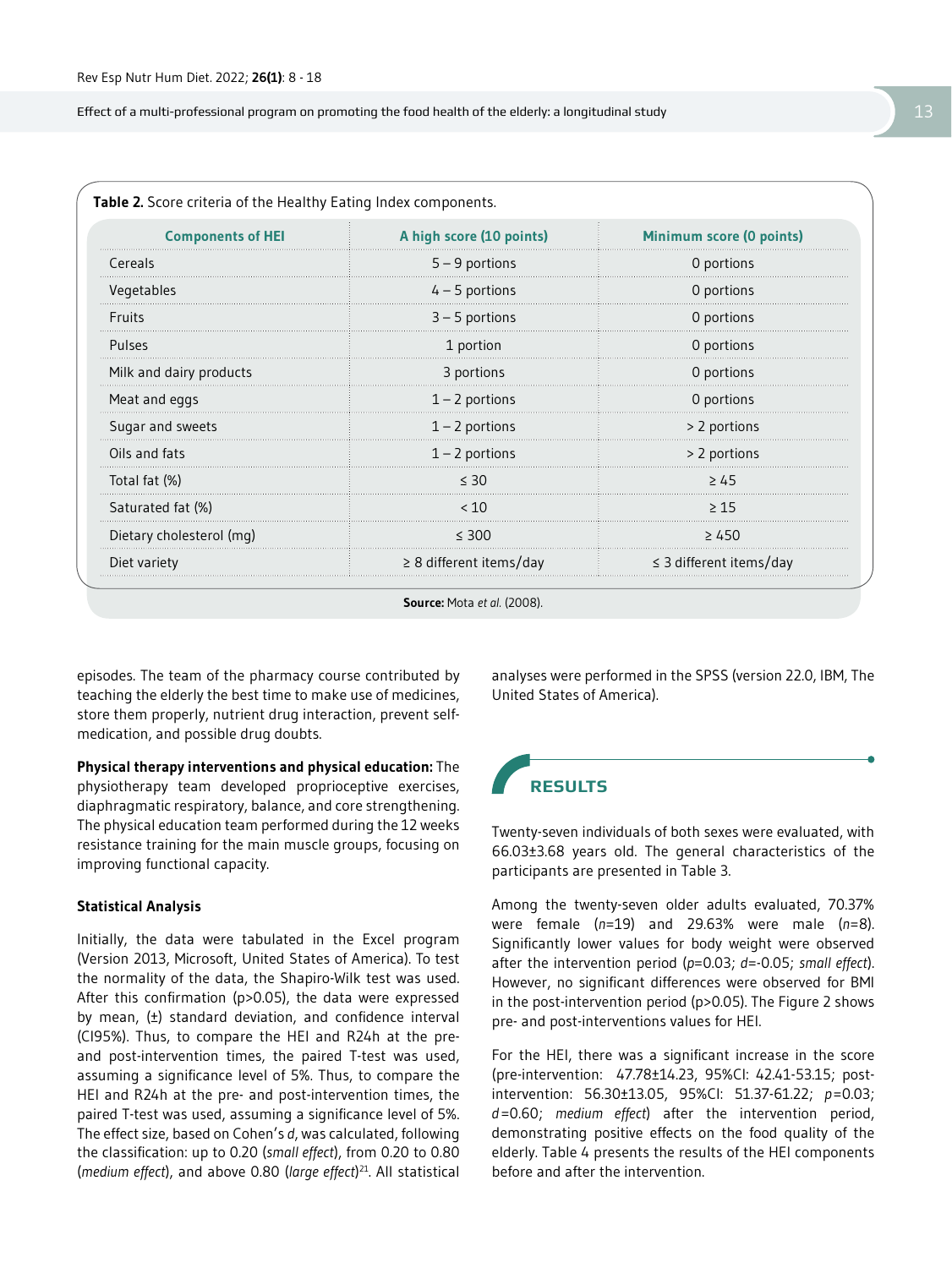Effect of a multi-professional program on promoting the food health of the elderly: a longitudinal study 14  $\,$  14  $\,$ 

| <b>Variables</b>        | <b>Pre-Intervention</b> |                 | <b>Post-Intervention</b> |                 |                    |
|-------------------------|-------------------------|-----------------|--------------------------|-----------------|--------------------|
|                         | Mean and SD             | 95%CI           | Mean and SD              | 95%CI           | <b>Fffect size</b> |
| Age                     | $66.03 + 1.05$          | $64.47 - 67.23$ | ***                      | ***             | ***                |
| Females $(n=19)$        | $67.17 + 4.09$          | $64.03 - 66.86$ | ***                      | ***             | ***                |
| Males $(n=8)$           | $66.67 \pm 3.61$        | $65.35 - 67.99$ | ***                      | ***             | ***                |
| Height $(m^2)$          | $1.60 + 0.10$           | $1.57 - 1.65$   | ***                      | ***             | $***$              |
| Body weight (kg)        | $83.4 + 18.55$          | 79.64 – 92.76   | $82.4 + 1.05*$           | $82.86 - 87.40$ | -0.05              |
| BMI ( $\text{kg/m}^2$ ) | $3245 + 5.83$           | $30.47 - 35.00$ | $32.09 + 5.63$           | $30.04 - 34.59$ | -0.06              |

**n:** Number of participants; **SD:** Standard deviation; **95%CI:** 95% confidence interval; **BMI:** Body mass index; **\*:** Values with statistical.

No significant differences were observed for the consumption of cereals, bread, roots and tubers, fruits, vegetables, milk and dairy products, sugars and sweets, oils and fats, total fat (%), saturated fat (%), dietary cholesterol (mg) and variety of diet (*p*>0.05). However, there was a significant increase in the consumption of meat and eggs (*p*=0.05; *d*=0.74; *moderate effect*) and vegetables (*p*=0.05; *d*=0.70; *moderate effect*) after the intervention period.

sweets, and foods rich in sugars and saturated fats, helps to promote health and prevent disease<sup>23</sup>. Multidisciplinary approaches are highly effective for promoting healthy habits and improving the quality of life. This type of conduct is based on the biopsychosocial health model, which aims to achieve a state of complete physical, mental and social wellbeing. The involvement of health areas contributes to the prevention of aging problems due to physiological changes that happen with advancing age<sup>6</sup>. Among these changes, one

## **DISCUSSION**

Considering that the objective of this study was to analyze the effects of a multi-professional project on the food quality of the elderly, the results found after the intervention were: (1) higher consumption of vegetables; (2) increased intake of meat and eggs. However, other food groups did not present significant changes in post-intervention consumption, such as cereals, bread, roots, and tubers; fruits; legumes; milk and dairy products; sugars and sweets; oils and fats. Also, there was no change in the amount of saturated fat and dietary cholesterol ingested. The variety of diets remained constant before and after the intervention.

Improved quality and amount of fat ingested in the diet of older adults are associated with a lower prevalence of cardiovascular disease $^{22}$ , while the intake of more nutritious foods such as fruits, vegetables, vegetables, grains, fish and lean meats, oilseeds, and dairy products corroborate to determine the quality of the diet and should be present in the daily life of the population. Likewise, reducing nutrient-poor and high-energy foods, such as refined grains, **Figure 2.** Healthy Eating Index before and after the intervention period of the elderly participants of this study.



**\*:** Values significantly different in the post-intervention period (*p*<0.05).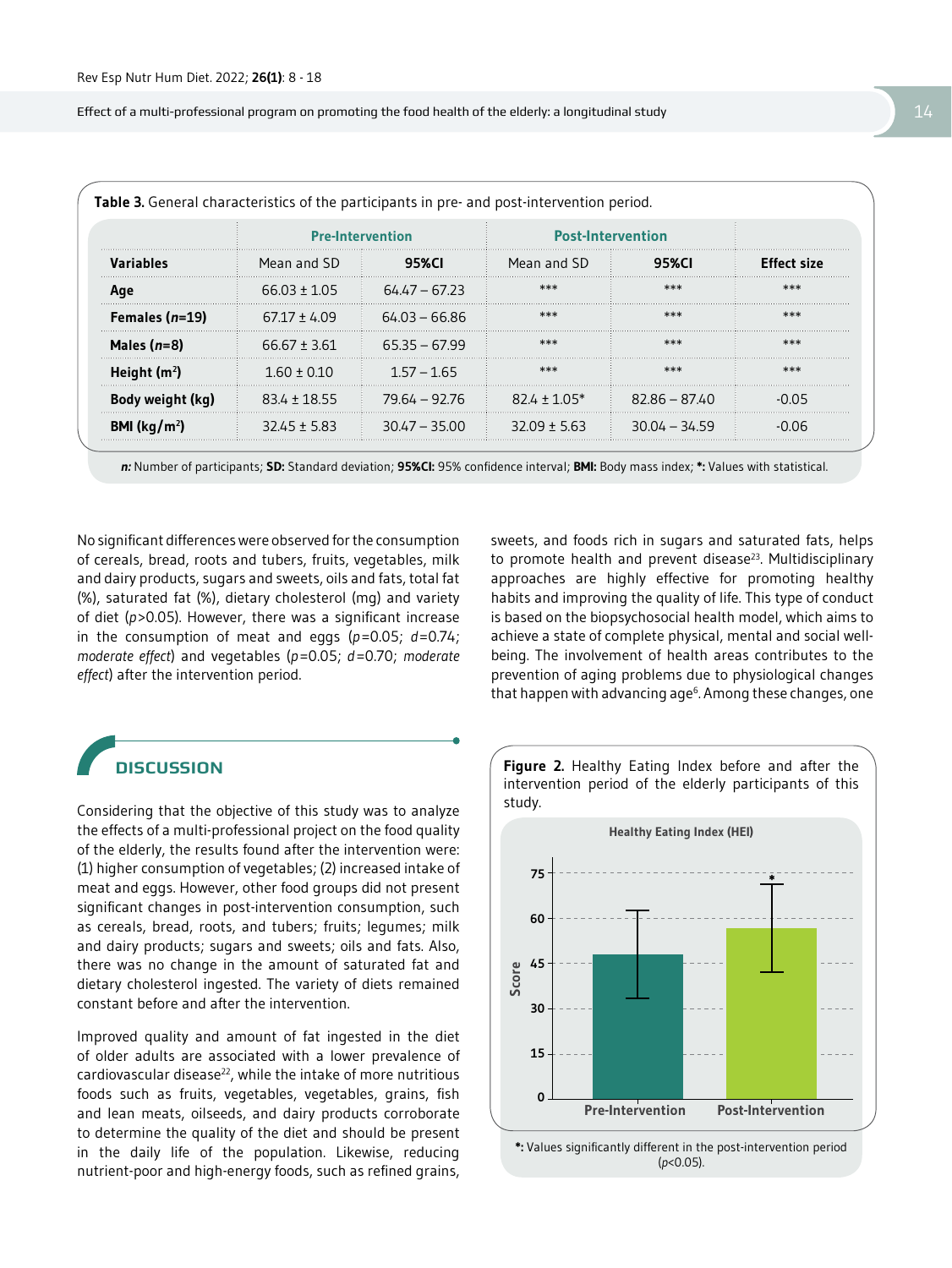Effect of a multi-professional program on promoting the food health of the elderly: a longitudinal study 15

| Table 4. Responses of the components of the pre- and post-intervention Healthy Eating Index of the elderly participants |
|-------------------------------------------------------------------------------------------------------------------------|
| in this study.                                                                                                          |

|                                   | <b>Pre-Intervention</b> |                 | <b>Post-Intervention</b> |                                                                       |       |                             |
|-----------------------------------|-------------------------|-----------------|--------------------------|-----------------------------------------------------------------------|-------|-----------------------------|
| <b>Components of HEI</b>          | Mean and SD             | 95%CI           | Mean and SD              | 95%CI                                                                 |       | <i>p</i> -value Effect size |
| Cereals, breads, roots and tubers | $3.43 \pm 1.7$          | $2.79 - 4.08$   | $3.75 + 1.9$             | $3.01 - 4.48$                                                         | 0.44  | 0.18                        |
| Vegetables                        | $1.22 \pm 1.5$          | $0.66 - 1.79$   | $2.28 \pm 2.4*$          | $1.34 - 3.21$                                                         | 0.008 | 0.70                        |
| Fruits                            | $3.71 + 2.9$            | $2.62 - 4.81$   | $3.81 \pm 3.7$           | $741 - 577$                                                           | 0.85  | 0.03                        |
| Pulses and oilseeds               | $1.35 \pm 1.2$          | $0.90 - 1.80$   | $1.84 + 2.2$             | $1.01 - 2.68$                                                         | 0.25  | 0.41                        |
| Milk and dairy products           | $0.57 \pm 0.7$          | $0.30 - 0.83$   | $0.67 \pm 0.5$           | $0.47 - 0.87$                                                         | 0.49  | 0.15                        |
| Meat and eggs                     | $1.57 \pm 0.8$          | $1.28 - 1.86$   | $2.14 \pm 1.1*$          | $1.74 - 2.54$                                                         | 0.006 | 0.74                        |
| Sugar and sweets                  | $2.07 \pm 1.5$          | $1.48 - 2.66$   | $1.75 \pm 1.3$           | $2.25 - 1.25$                                                         | 0.27  | $-0.21$                     |
| Oils and fats                     | $0.57 \pm 0.7$          | $0.31 - 0.84$   | $1.01 + 2.2$             | $0.19 - 1.84$                                                         | 0.32  | 0.03                        |
| Total fat (%)                     | $29.93 \pm 5.5$         | $25.12 - 30.23$ | $27.68 \pm 6.77$         | $77.83 - 32.03$                                                       | 0.12  | $-0.41$                     |
| Saturated fat (%)                 | $14.95 \pm 6.2$         | $10.61 - 15.92$ | $13.27 + 7.0$            | $12.62 - 17.28$                                                       | 0.16  | $-0.27$                     |
| Dietary cholesterol (mq)          |                         |                 |                          | $276.88 \pm 164.7$ 195.65 - 301.57 248.61 $\pm$ 140.4 214.75 - 339.02 | 0.49  | $-0.17$                     |
| Diet variety                      | $11.67 \pm 2.9$         | $10.14 - 11.91$ | $11.02 \pm 2.3$          | $10.57 - 12.76$                                                       | 0.13  | $-0.22$                     |

The data are expressed as the mean and (±) standard deviation; **\*:** p<0.05; **HEI:** Healthy eating index; **95%CI:** 95% confidence interval.

can highlight the change in eating habits due to masticatory limitations, medications, and physiological anorexia, causing nutritional deficit<sup>24</sup>. Thus, a multidisciplinary approach to new healthy habits supports improved quality of life and health promotion<sup>4</sup>. Interventions involving healthy eating and regular physical activity practices are essential<sup>4</sup>. As a result, the association of physical exercise with other areas that promote health demonstrates positive results about the functional capacity of mobility and balance, body composition, and muscle function25.

Nutritional status in adulthood is related to the development of diseases due to changes in body composition<sup>26</sup>. Weight change at this age is due to the quality of diet, physical exercise, and health-related problems<sup>27</sup>. At the end of adulthood, body weight gain is associated with excess adiposity, becoming harmful to health<sup>28</sup>. In this age group, BMI classified as overweight is related to diseases (cardiovascular, diabetes, hypertension), changes in metabolism, and increased mortality<sup>29</sup>. Thus, it is essential to encourage healthy habits and evaluate the long-term effect of body composition changes<sup>30</sup>. Thus, nutritional education becomes vital to promote healthy aging<sup>8</sup>. According to Clegg and Williams<sup>31</sup>, a good diet contributes to preventing and improving diseases

related to advancing age. Thus, it can be stated that the nutritional interventions carried out with the participants of this study had a positive impact on the health of the participants since the HEI - which determines food quality, showed positive changes after 12 weeks of interventions.

The increase in vegetable intake is beneficial due to the high fiber content present in this food group. Although we have not directly evaluated intestinal constipation, the increased consumption of fiber could improve the intestinal transit through the composition and proper metabolism of the intestinal microbiota, reducing the risks related to obesity dyslipidemia, providing quality of life<sup>32</sup>. These, in turn, stimulate the development of the intestinal microbiota and promote the maintenance of enterocyte health<sup>32</sup>. According to Claesson and collaborators $33$ , the composition of the intestinal flora of the elderly is concatenated significantly with vulnerability, the onset of comorbidities, debilitated nutritional status, and inflammation markers.

Also, fibers contribute to reducing low-density lipoproteins (LDL-c), and the consequent decrease in the risk of cardiovascular and coronary diseases due to the soluble fiber's viscosity slows the absorption of cholesterol and blood glucose, providing better metabolic control<sup>34</sup>. According to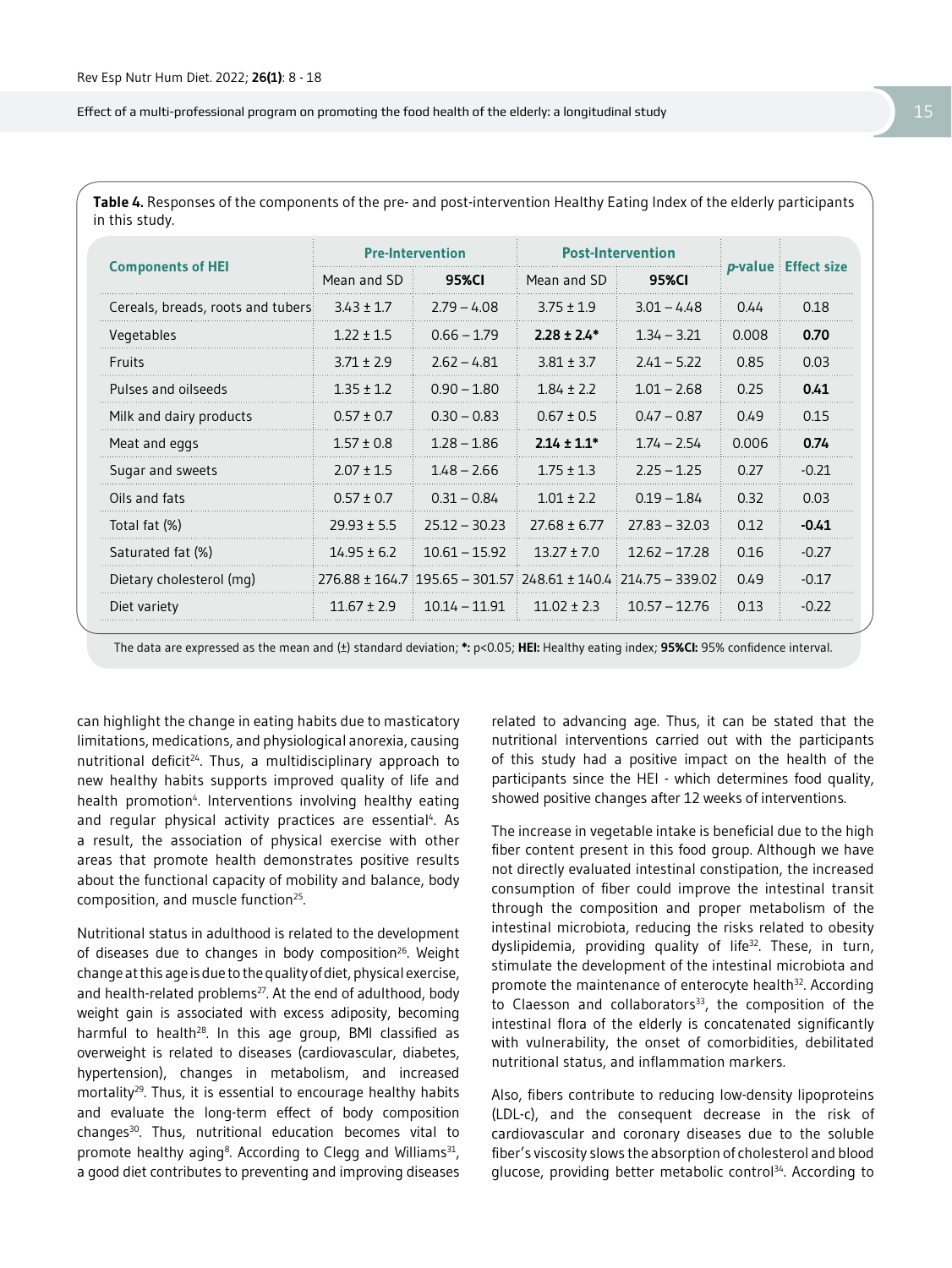Effect of a multi-professional program on promoting the food health of the elderly: a longitudinal study 16  $16$ 

Keller<sup>35</sup>, a possible explanation for this finding is that daily intake of vegetables decreases with age due to the limited access by these individuals to more perishable foods, given the reduced frequency of purchases.

The increase in the intake of meat and eggs was convenient for the intervention period of physical activities because studies show that the regular practice of resistance exercises needs to be associated with a higher protein intake, from 1.0 to 1.2  $q/kg/day$ , in healthy individuals<sup>36</sup>. The increase in protein intake helps prevent muscular atrophy, a recurrent occurrence in this age group<sup>36</sup>. However, the WHO recommendation is the intake of 0.8  $q/kg/day^{37}$ . Because of this, many Brazilians - sometimes guided by the health professionals themselves who accompany them, maintain a protein intake with this average of values. In addition to the dysfunctions mentioned above, protein intake is also related to protection against the pre-sarcopenia state<sup>8</sup>. The intake of proteins by the elderly should be adjusted to minimize the progressive loss of lean mass, strength, and muscle resistance related to the aging process - called sarcopenia<sup>38</sup>. Given the above, the food reeducation of the elderly in this study was directed - and practical, to the increase in protein intake.

Despite the results obtained, it is possible to estimate that intervention with a longer duration could achieve more positive results. Because of this, according to O'Keefe and collaborators<sup>39</sup>, long-term prospective studies are necessary to more thoroughly assess the determinants of the food quality of the elderly. However, the present study demonstrates the limitation of errors in filling the food record due to the method's evaluation. It is worth noting that the method for evaluating the participants' diet depended on their memory, so they may have forgotten to report the foods consumed (omission errors) or added foods that were not ingested. In this sense, the elderly, considering the nutritionally deficient food (such as sweets, fast food, fried foods, soft drinks, among others) may have omitted the information, besides overestimating the amounts of foods considered healthy good for health. Therefore, it is recommended to use some method in conjunction with the record to control the filling better<sup>39</sup>. We could consider a lack of a control group as a limitation of this study. However, following Knapp *et al*. 40, sometimes a random distribution may not promote an ethical reason, mainly when the intervention shows a potential benefit for the participants. Besides that, when the researchers believe earnestly that the interventions can improve the health status of the participants, a control group could inhibit the health promotion. Thus, a lack of a control group, in this case, is justified. Another limitation of this study was

the lack of registration in clinical trials. Finally, this study contemplated only these data, i.e., no other measurements were performed, as the central focus of the present study was to analyze the food quality and anthropometric aspects of the elderly.

## **CONCLUSIONS**

Given the main objective of this study to evaluate the effects of a multi-professional health promotion intervention, the present study has demonstrated the importance of a multi-professional approach to promoting good habits and consequent healthy aging by improving the quality of life. According to the HEI, interventions resulted in positive changes in the eating habits of the elderly via increased consumption of vegetables and proteins. This increase, in turn, is responsible for preventing cardiovascular diseases, sarcopenia, obesity, and malnutrition. Also, it is recommended to conduct future research with more than 12 weeks of intervention for more significant results in food quality. It is expected that such knowledge can help to help health professionals today, understanding that, in this population group, multi-professional programs focusing on health promotion directly focus on the adopted dietary choices and lifestyle. Thus, the nutritional approaches used in conjunction with other areas contributed to promoting the participants' health by improving food quality. Therefore, multi-professional studies aimed at the Brazilian population are necessary to help direct, cost-effective public policies to implement healthy lifestyles in the age group treated in this study.

## **AUTHORS' CONTRIBUTIONS**

Conceptualization: BHMB, DCSM. Data acquisition: DCM, ICS, MGSM, NLC. Data analysis: BHMB, DCSM. Writing - original draft: DCSM, ICS, NLC, BHMB. Writing - review & editing: BHMB, DCSM, FMO, ICS, MGSM, NLC.

**FUNDING**

The authors have no financial relationships relevant to this article to disclose.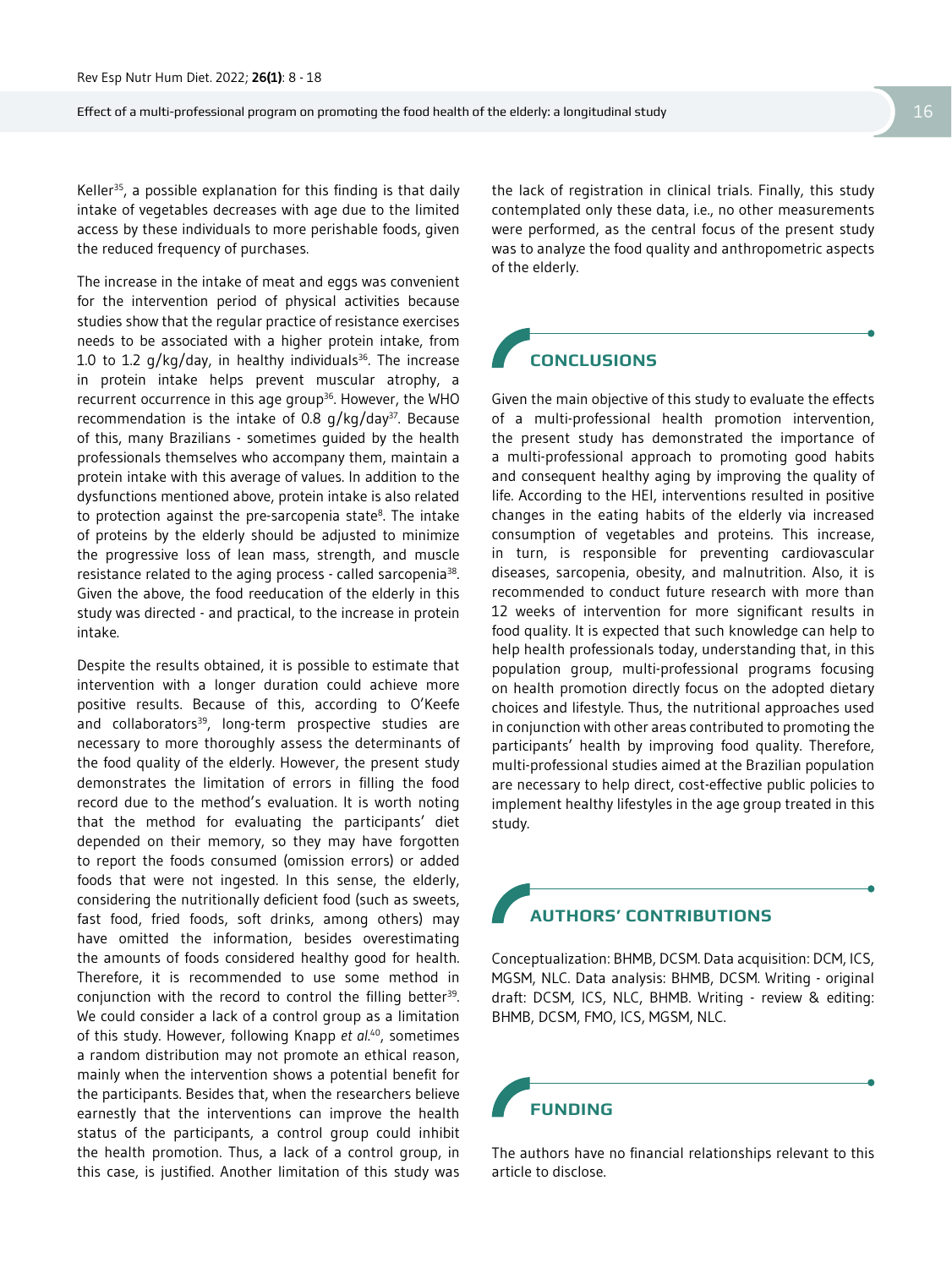Effect of a multi-professional program on promoting the food health of the elderly: a longitudinal study 17 and 17 and 17 and 17 and 17 and 17 and 17 and 17 and 17 and 17 and 17 and 17 and 17 and 17 and 17 and 17 and 17 an

### **COMPETING INTERESTS**

The authors state that there are no conflicts of interest in preparing the manuscript.

## **REFERENCES**

- (1) Khan SS, Singer BD, Vaughan DE. Molecular and physiological manifestations and measurement of aging in humans. Aging Cell. 2017; 16(4): 624-33, doi: https://10.1111/acel.12601.
- (2) IBGE. Características gerais dos domicílios e dos moradores (2019). Pesqui Nac Por Amostra Domicílios Contínua. 2019: 1-8.
- (3) Miranda GMD, Mendes A da CG, da Silva ALA. Population aging in Brazil: current and future social challenges and consequences. Rev Bras Geriatr E Gerontol. 2016; 19(3): 507- 19, doi: https://10.1590/1809-98232016019.150140.
- (4) Harmell AL, Jeste D, Depp C. Strategies for Successful Aging: A Research Update. Curr Psychiatry Rep. 2014; 16(10): 476, doi: https://10.1007/s11920-014-0476-6.
- (5) Mendoza-Ruvalcaba NM, Fernández-Ballesteros R. Effectiveness of the Vital Aging program to promote active aging in Mexican older adults. Clin Interv Aging. 2016; 11: 1631-44, doi: https://10.2147/CIA.S102930.
- (6) Maresova P, Javanmardi E, Barakovic S, Barakovic Husic J, Tomsone S, Krejcar O, et al. Consequences of chronic diseases and other limitations associated with old age  $-$  a scoping review. BMC Public Health. 2019; 19(1): 1431, doi: https://10.1186/s12889-019-7762-5.
- (7) Rauber F, da Costa Louzada ML, Steele E, Millett C, Monteiro CA, Levy RB. Ultra-Processed Food Consumption and Chronic Non-Communicable Diseases-Related Dietary Nutrient Profile in the UK (2008–2014). Nutrients. 2018; 10(5): 587, doi: https://10.3390/nu10050587.
- (8) Lovatto AW, Molz P, Rech Franke SI. Fatores Associados Ao Consumo De Frutas, Verduras E Alimentos Industrializados Em Idosos. Rev Bras Obesidade Nutr E Emagrecimento. 2019; 13: 984-91.
- (9) Sandoval-Insausti H, Blanco-Rojo R, Graciani A, López-García E, Moreno-Franco B, Laclaustra M, et al. Ultra-processed Food Consumption and Incident Frailty: A Prospective Cohort Study of Older Adults. J Gerontol Ser A. 2020; 75(6): 1126-33, doi: https://10.1093/gerona/glz140.
- (10) Dawalibi NW, Anacleto GMC, Witter C, Goulart RMM, de Aquino R de C. Envelhecimento e qualidade de vida: análise da produção científica da SciELO. Estud Psicol Camp. 2013; 30(3): 393-403, doi: https://10.1590/S0103-166X2013000300009.
- (11) Tramujas Vasconcellos Neumann L, Albert SM. Aging in Brazil. The Gerontologist. 2018; 58(4): 611-7, doi: https://10.1093/ geront/gny019.
- (12) Brasil. Portaria nº 2.528 de 19 de outrubro de 2006 Política Nacional de Saúde da Pessoa Idosa. Diário Of. 2006.
- (13) Brasil. Portaria nº 424, de 19 de março de 2013. 2013.
- (14) Des Jarlais DC, Lyles C, Crepaz N. Improving the Reporting Quality of Nonrandomized Evaluations of Behavioral and Public Health Interventions: The TREND Statement. Am J Public Health. 2004, doi: https://10.2105/AJPH.94.3.361.
- (15) Dettwyler KA. Anthropometric standardization reference manual, abridged edition. Edited by Timothy G. Lohman, Alex F. Roche, and Reynaldo Martoll. Champaign, Illinois: Human Kinetic Books. 1991. 90 pp. \$16.00 (paper). Am J Phys Anthropol. 1993; 92(2): 239-41, doi: https://10.1002/ ajpa.1330920214.
- (16) OPAS. Encuesta Multicentrica salud beinestar y envejecimiento (SABE) em América Latina el Caribe: Informe Preliminar. XXXVI Reunión del Comité asesor de investigaciones em Salud; 9-11 jun 2001.
- (17) Malta MB, Papini SJ, Corrente JE. Avaliação da alimentação de idosos de município paulista: aplicação do Índice de Alimentação Saudável. Ciênc Saúde Coletiva. 2013; 18(2): 377- 84, doi: https://10.1590/S1413-81232013000200009.
- (18) Mota JF, Rinaldi AEM, Pereira AF, Maestá N, Scarpin MM, Burini RC. Adaptação do índice de alimentação saudável ao guia alimentar da população brasileira. Rev Nutr. 2008; 21(5): 545- 52, doi: https://10.1590/S1415-52732008000500007.
- (19) Philippi ST, Latterza AR, Cruz ATR, Ribeiro LC. Pirâmide alimentar adaptada: guia para escolha dos alimentos. Rev Nutr. 1999; 12(1): 65-80, doi: 10.1590/S1415-52731999000100006.
- (20) Malta D, Silva M, Albuquerque G, Amorim R, Rodrigues G, Silva T, et al. Política Nacional de Promoção da Saúde, descrição da implementação do eixo atividade física e práticas corporais, 2006 a 2014. Rev Bras Atividade Física Saúde. 2014, doi: 10.12820/rbafs.v.19n3p286.
- (21) Cohen J. Statistical Power Analysis for the Behavioural Science (2nd Edition). 1988.
- (22) Nowson CA, Service C, Appleton J, Grieger JA. The impact of dietary factors on indices of chronic disease in older people: A systematic review. J Nutr Health Aging. 2018; 22(2): 282-96, doi: https://10.1007/s12603-017-0920-5.
- (23) Miller V, Mente A, Dehghan M, Rangarajan S, Zhang X, Swaminathan S, et al. Fruit, vegetable, and legume intake, and cardiovascular disease and deaths in 18 countries (PURE): a prospective cohort study. The Lancet. 2017; 390(10107): 2037- 49, doi: https://10.1016/S0140-6736(17)32253-5.
- (24) Miquel S, Aspiras M, Day JEL. Does reduced mastication influence cognitive and systemic health during aging? Physiol Behav. 2018; 188: 239-50, doi: https://10.1016/j. physbeh.2018.02.018.
- (25) Theou O, Stathokostas L, Roland KP, Jakobi JM, Patterson C, Vandervoort AA, et al. The Effectiveness of Exercise Interventions for the Management of Frailty: A Systematic Review. J Aging Res. 2011; 2011: 1-19, doi: https://10.4061/2011/569194.
- (26) Chen C, Ye Y, Zhang Y, Pan X-F, Pan A. Weight change across adulthood in relation to all cause and cause specific mortality: prospective cohort study. BMJ. 2019:l5584, doi: 10.1136/bmj. l5584.
- (27) Hulman A, Ibsen DB, Laursen ASD, Dahm CC. Body mass index trajectories preceding first report of poor self-rated health: A longitudinal case-control analysis of the English Longitudinal Study of Ageing. PLOS ONE. 2019; 14(2): e0212862, doi: https://10.1371/journal.pone.0212862.